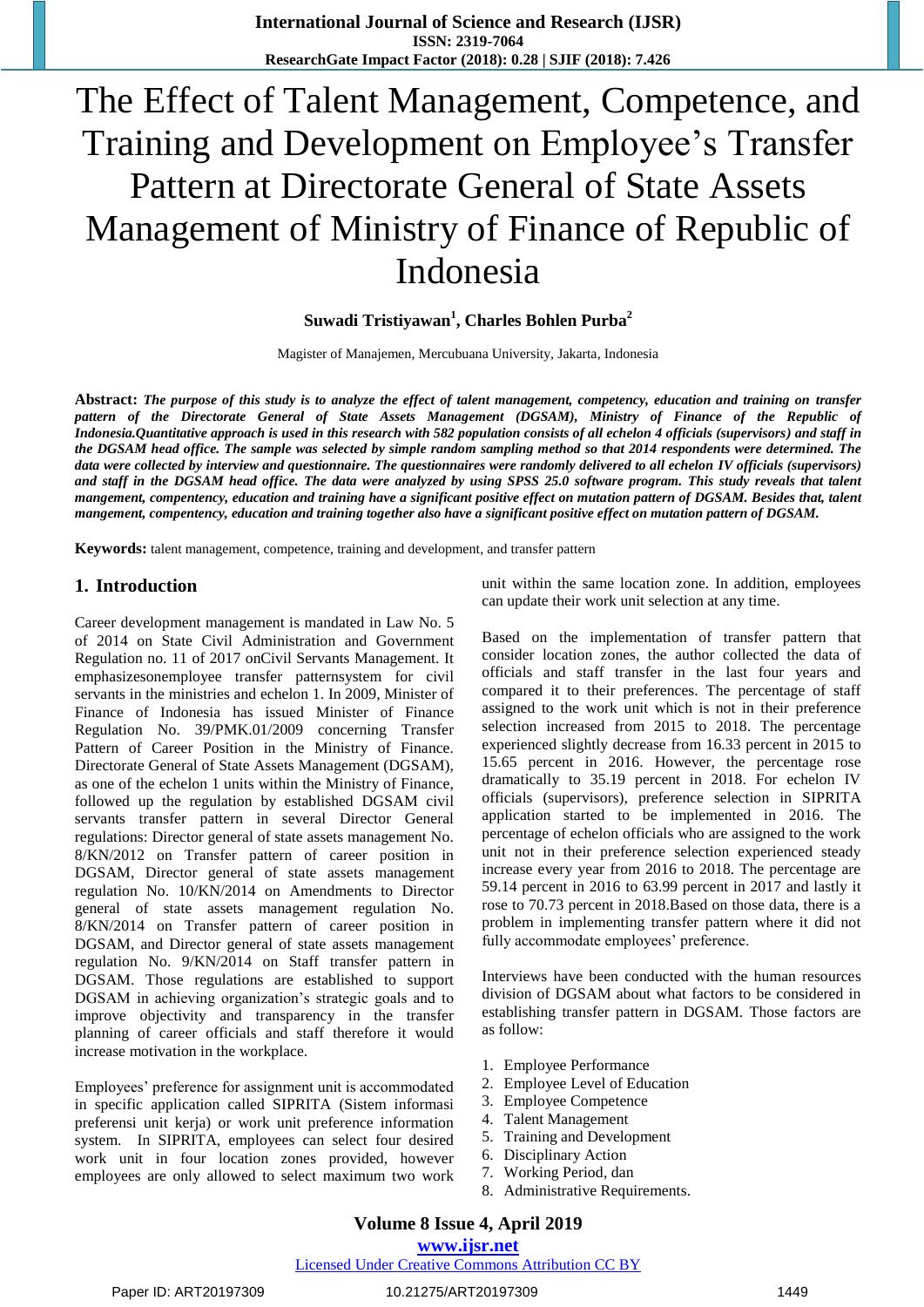Regarding the information described above, the author chose the topic as follows: *"The effect of talent management, competence, and training and development on transfer patterns implementation in DGSAM, Ministry of Finance of the Republic of Indonesia"*.

# **2. Theoritical Review**

#### **2.1 Transfer Pattern**

According to Sastrohadiwiryo (in Kadarisman 2012: 68) transfer is employment activities related to the process of transferring the functions, responsibilities, and employment status of workers to certain situations with the aim that the workers would gain deep work satisfactionand could provide maximum work performance to the company.

According to Hanggraeni (2012: 80) transfer is the transfer to a new position where it is at the same level, responsibilities and remuneration". In addition,Daryanto (2013: 41) definedtransferas a routine activities of a company to be able to implement the principle of "the right men on the right place".

In director general of state assets managementregulation No. 8/KN/2012 ontransfer pattern of career position in DGSAM, it is stated that transfer pattern is a system of transferring civil servants in career position, implemented in a planned manner by taking into account the requirements in accordance with laws and organizational requirements. Meanwhile, according to the director general ofstate assets management no 9/KN/2014on staff transfer pattern in DGSAM, staff transfer pattern is a system of staff transferring that done in a planned manner by taking into account the requirements.Therefore, the transfer pattern in DGSAM is a system of transferring officials and staff which is implemented in a planned manner by taking into account the requirements in accordance with laws and organizational requirements.

#### **2.2 Talent Management**

The term talent management was first introduced by McKinsey & Company intheir research in 1997. The following year, talent management became one of the titles of a book co-authored by Ed Michaels, Helen Handfield-Jones, and Beth Axelrod titled The War for Talent in 2001.

Armstrong (2009) defined talent management as a set of integrated and more comprehensive activities to secure the flow of talent in the organization andto form the idea that talent is the main resource in the organization.

In both director general of state assets management regulation no. 4/KN/2017 ontalent management in DGSAM and director general of state assets management regulation no. 2/KN/2018 on Amendments to Director general of state assets management regulation no. 4/KN/2017 on talent management in DGSAM, talent management is defined as a series of planned and measurable activities to manage the best employee who has optimal qualifications, competencies and shows optimal performance.

#### **2.3 Competence**

In Minister of Finance regulation no. 161 / PMK.01 / 2017 on the amendment to Minister of Finance Regulation Number 60 / PMK.01 / 2016 on talent management in the Ministry of Finance, competence is defined as the ability, knowledge, and skills in the form of behaviors and skills that every employee need to have in order to work effectively.

Spencer and Spencer (in Moeheriono, 2009: 3) state that competence is the characteristics that underlying the effectiveness of a person in his or her work or individual's basic traits that have causal relationship between job criteria and his or her work effectiveness.

In addition, competence is an ability to carry out a job or task based on skills, knowledge and work attitude demanded by the job (Wibowo, 2010).

#### **2.4 Training and Development**

According to Hasibuan (2011), development is the process to improve both technical and managerial work skills. The theory-oriented education, carried out in class and held for long period. Meanwhile, training is practice-oriented, carried out in the field and in a short period. Therefore, training and development for employees would increase their productivity and furthermore increase the quantity and quality of the production.

In addition, Notoatmojo (2009) defined training and development as efforts to develop human resources, especially to develop intellectual abilities and human personality. Development in an organization is a process of developing capabilities in the direction that is desired by the organization. While training is part of the development process where its purpose is to improve employee's specific abilities or skills.

### **2.5 Previous Research**

There are several studies regarding the factors in the theoretical review above. A study from Gholipour and Siadat (2015) found that there is a correlation between talent management and the career path as well astransfer pattern schools principalsin Shahr-e-Kord. The study found that talent management in education results in the increase of school principals' awareness of their career path. In term of competence, a study by Yan Sasra et al (2015) showed that competence have simultaneous and significanteffect on the employees' career development at Aceh Regional Secretariat offices. Lastly, Nareswari et al (2015) found that training and development have an effect on career development.

# **3. Conceptual Framework**

Based on the results of previous theoretical and research studies on the effect of talent management, competence, education and training on the transfer pattern, the author developed the following framework (Figure 1):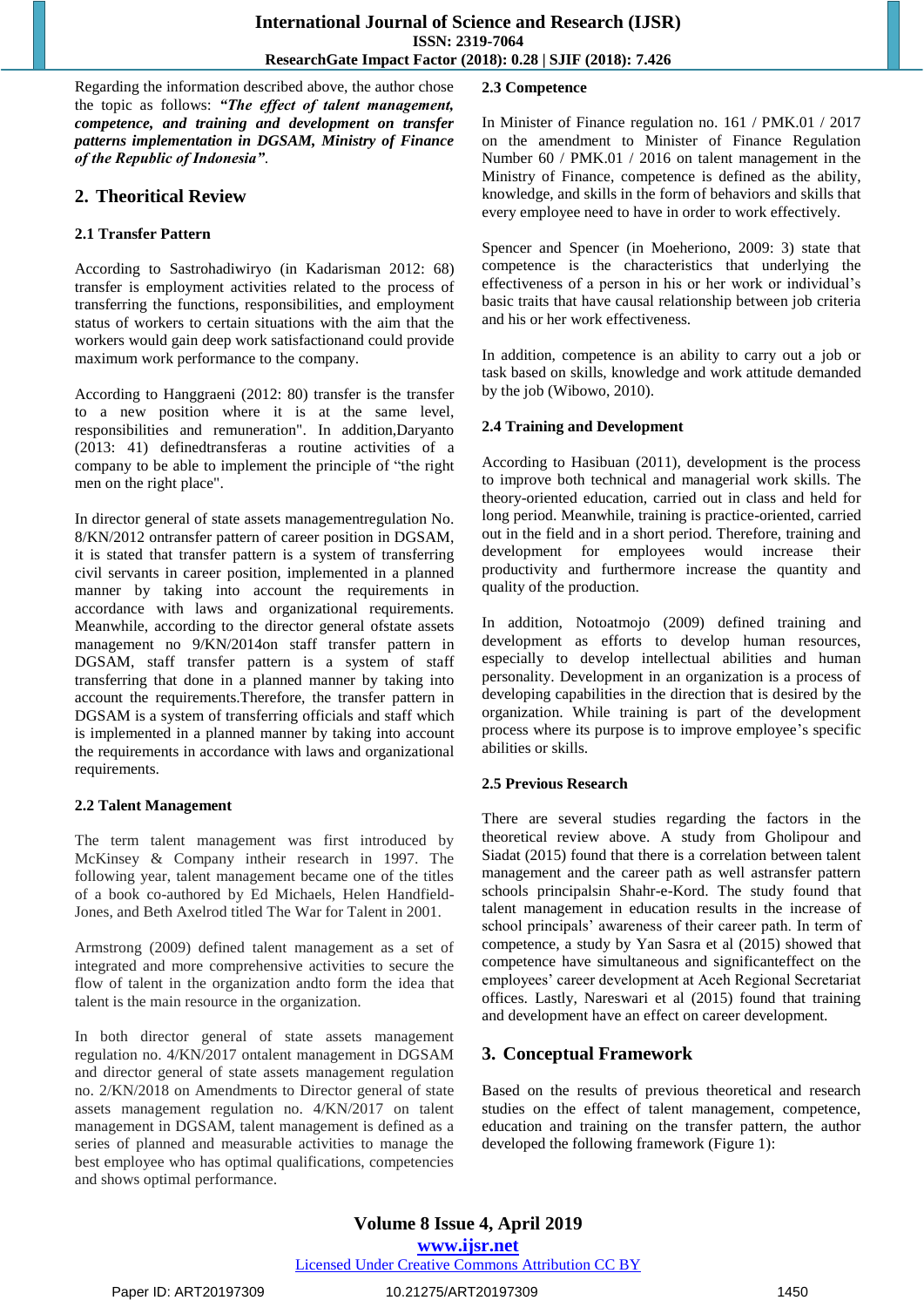

**Figure 1:** Conceptual Framework

#### *Hypotheses*

Based on the description of the above framework, the hypothesis in this study are as follows:

H1: Talent management affects the transfer pattern

H2: Competence affects the transfer pattern

H3: Training and development affect the transfer pattern H4: talent management, competence and training and developmentsimultaneously influencethe transfer pattern

### **4. Research Methodology**

Based on the conceptual framework, the aim of this paper is to obtain an understandings on analysis of the effect of talent management, competence and education and training on the transfer pattern. The variables considered in the paper are three independent variables namely talent management (X1), competence (X2) and training and development (X3) and one dependent variable, transfer pattern.

The measurement of operational definition is by measuring and examining variables, dimensions and indicators, as shown in table 1:

| Variable                     | Dimension                              | <i>Indicator</i>                                |
|------------------------------|----------------------------------------|-------------------------------------------------|
|                              |                                        | Working period last than 2 years<br>a.          |
|                              | Working Period at<br>Last Unit         | Working period between 2 and 5 years<br>b.      |
|                              |                                        | Working period more than 5 years<br>$C_{\star}$ |
|                              | Performance                            | <b>Performance Evaluation</b><br>a.             |
|                              | Evaluation                             | <b>Employee Performance Result</b><br>b.        |
| Transfer<br>Pattern          |                                        | Zone I<br>a.                                    |
|                              | <b>Zones Division</b>                  | b.<br>Zone II                                   |
| (Perdirjen                   | B)                                     | Zone III<br>$\mathbf{c}$ .                      |
| Nomor                        |                                        | Zone IV<br>d.                                   |
| 10/KN/2014)                  |                                        | Homebase<br>a.                                  |
|                              | <b>Employee Aspiration</b>             | Sick<br>b.                                      |
|                              |                                        | Close to retirement age.<br>c.                  |
|                              |                                        | Close to husband or wife working unit<br>d.     |
|                              | <b>Organization Needs</b>              | Special skills<br>a.                            |
|                              |                                        | <b>Head Office</b><br>b.                        |
| Talent                       |                                        | <b>Identification Career Target</b><br>a.       |
| Management<br>(Perdirjen No. | Analysis of Talent<br>I)<br>Management | Ratio Analysis<br>b.                            |
|                              |                                        | Number of Talent needs<br>C <sub>1</sub>        |
| 2/KN/2018)                   | Identification of<br>2)                | Employess mapping<br>a.                         |

**Table 1:** Definition of Operational and Indicator

# **Volume 8 Issue 4, April 2019**

**www.ijsr.net**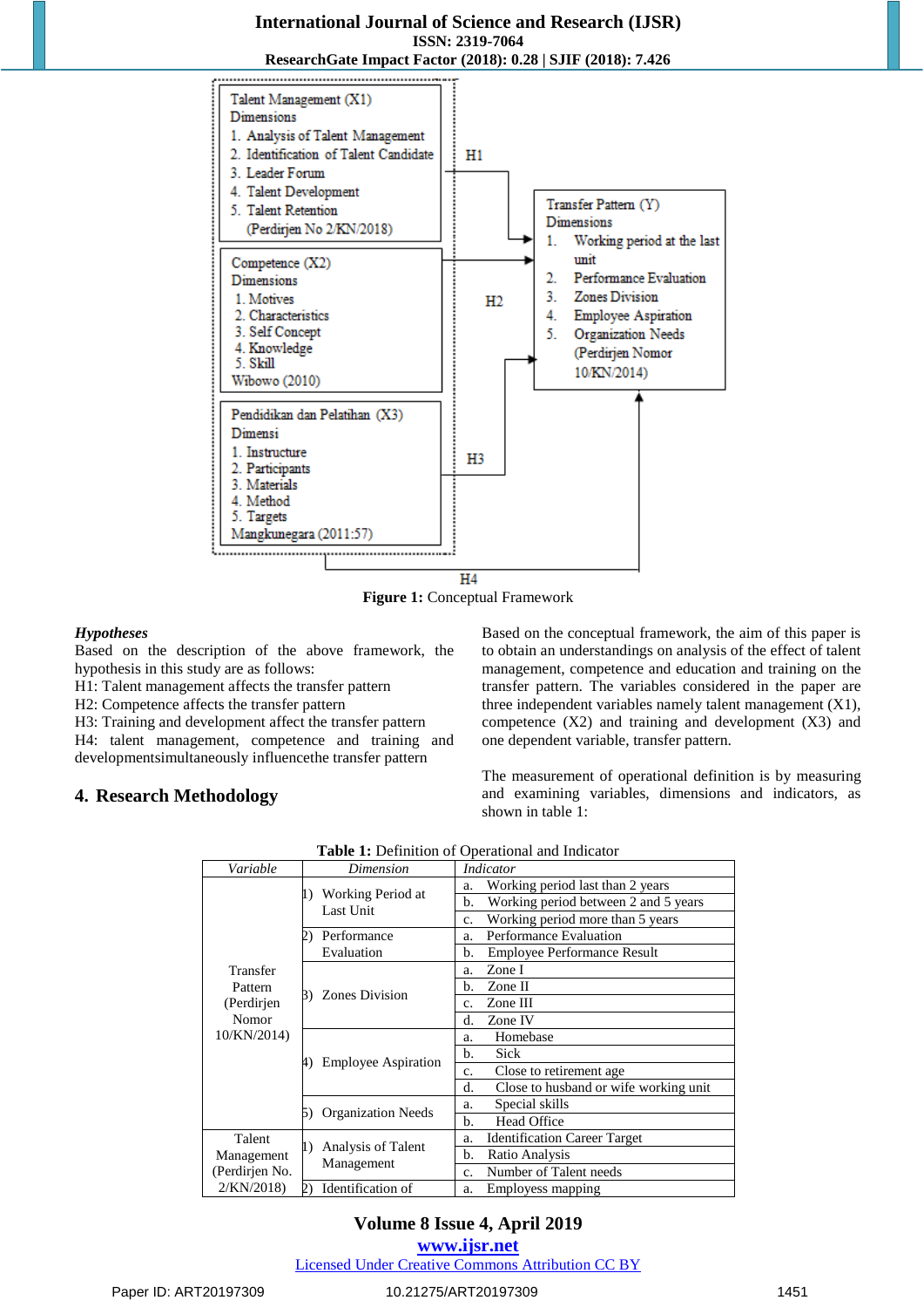|                      |                         | ResearchGate Impact Pactor (2018); 0.28   SJIP (2018); 7.420 |
|----------------------|-------------------------|--------------------------------------------------------------|
|                      | <b>Talent Candidate</b> | Selection of track record and integrity<br>b.                |
|                      |                         | Selection of administration<br>c.                            |
|                      |                         | Confirmation<br>d.                                           |
|                      |                         | Competence test<br>e.                                        |
|                      |                         | f.<br>Rating                                                 |
|                      |                         | <b>Career Target Setting</b><br>a.                           |
|                      | 3) Leader Forum         | <b>Talent Setting</b><br>b.                                  |
|                      |                         | <b>Talent Accompaniment</b><br>a.                            |
|                      | 4) Talent Development   | Individual development plan<br>b.                            |
|                      |                         | Talent development program<br>c.                             |
|                      |                         | Ready now<br>a.                                              |
|                      | 5) Talent Retension     | Need development<br>b.                                       |
|                      |                         | Exit<br>c.                                                   |
|                      |                         | Push of Economy Needs<br>a.                                  |
|                      | 1) Motives              | Push of Social Needs<br>b.                                   |
|                      |                         | Push of Psichological<br>c.                                  |
|                      |                         | Characteristics<br>a.                                        |
|                      | 2) CHaracteristics      | <b>Traits</b><br>b.                                          |
|                      |                         | Attitude<br>c.                                               |
| Competence<br>Wibowo | 3) Self Concept         | Appearance<br>a.                                             |
|                      |                         | Articulation<br>b.                                           |
| (2010)               |                         | Behaviour<br>c.                                              |
|                      | 4) Knowledge            | Knowledge of Services Procedur<br>a.                         |
|                      |                         | Knowledge of Services Technical<br>b.                        |
|                      |                         | Adminisrative Skills<br>a.                                   |
|                      |                         | Managerial Skills<br>b.                                      |
|                      | 5) Skills               | <b>Technical Skills</b><br>c.                                |
|                      |                         | Social Skills<br>d.                                          |
|                      |                         | Training<br>a.                                               |
|                      | 1) Instructure          | <b>Material Mastery</b><br>b.                                |
|                      |                         | Passion for Training<br>a.                                   |
|                      | 2) Participants         | Selection<br>b.                                              |
| Training and         |                         | According to the purpose<br>a.                               |
| Development          | 3) Materials            | b.<br>According to participanst components                   |
| Mangkunegara         |                         | <b>Target Setting</b><br>c.                                  |
| (2011:57)            |                         | Socializing the targets<br>a.                                |
|                      | 4) Method               | Clear target<br>b.                                           |
|                      |                         | Improve the skills<br>a.                                     |
|                      | 5) Targets              | Improve the knowledge<br>b.                                  |
|                      |                         | Improve the behaviour<br>c.                                  |

#### **Population and Sample**

The target population in this study are echelon 4 officials and staff assigned at the Head Office of DGSAM, at Jalan Lapangan Banteng Timur No. 2-4, Central Jakarta with a total of 583 respondents. They are 121 echelon 4 officials and 462 staff. The sampling technique used in this paper is simple random sampling where the sampling of members from the population is done randomly regardless of the strata that exist in the population.

#### **Method of Collecting Data**

Primary and secondary data are used for the research. The instrument in this paper is the data collection techniques, namely,library studies, documentation, questionnaires and interviews.

### **5. Data Analysis Method**

Data analysis technique is used to test the hypothesis. The statistical test tool used is multiple linear regression with the assistance of SPSS 25 software program (Statistical Program Social Science) for data processing. The data processing uses several analyzes, namely, validity test and reliability test.

#### **6. Results and Discussions**

The characteristics asked in the questionnaire for the respondent consisted of sex, age, education level, position and working period at the echelon IV level or the staff level at the Head Office of the DGSAM. The data collected from the respondents regarding their characteristics can be seen in Table.2.

| <b>Table 2:</b> Distribution of Respondents of Echelon IV |
|-----------------------------------------------------------|
| Officials (Supervisors) and Staff at the Head Office of   |
| DGS AM                                                    |

|     | DUDAM                     |          |                              |  |  |  |
|-----|---------------------------|----------|------------------------------|--|--|--|
| No. | Description               | (person) | Frequensi Percentage<br>(% ) |  |  |  |
|     | <b>Sex</b>                |          |                              |  |  |  |
| 1   | Male                      | 135      | 66.18                        |  |  |  |
|     | - Female                  | 69       | 33.82                        |  |  |  |
|     | Position                  |          |                              |  |  |  |
| 2   | Structural                | 53       | 25.98                        |  |  |  |
|     | - Staff                   | 151      | 74.02                        |  |  |  |
|     | Level of Education        |          |                              |  |  |  |
|     | - High School / Sederajat | 36       | 17.65                        |  |  |  |
| 3   | Diploma <sub>3</sub>      | 47       | 23.04                        |  |  |  |
|     | Undergraduate             | 89       | 43.63                        |  |  |  |
|     | - Postgraduate            | 32       | 15.69                        |  |  |  |

# **Volume 8 Issue 4, April 2019**

**www.ijsr.net**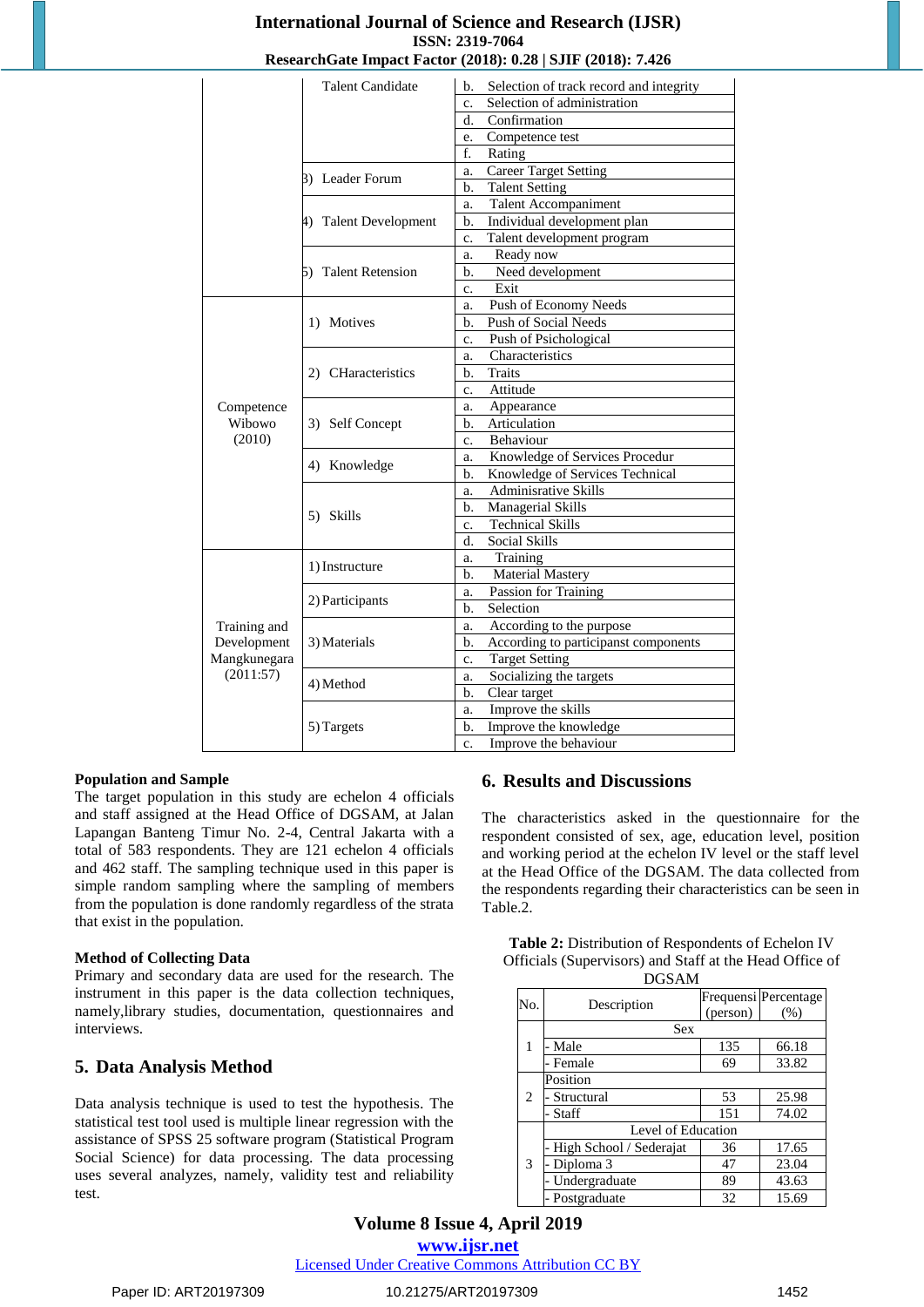|   | <b>Working Period</b>    |     |       |  |  |
|---|--------------------------|-----|-------|--|--|
| 4 | - Less than 2 years      | 13  | 6.37  |  |  |
|   | $-2 - 5$ years           | 22  | 10.78 |  |  |
|   | - More than 5 years      | 169 | 82.84 |  |  |
|   | Age                      |     |       |  |  |
|   | - Less than 25 years old | 19  | 9.31  |  |  |
|   | $-25 - 35$ years old     | 69  | 33.82 |  |  |
| 5 | $-35 - 45$ years old     | 68  | 33.33 |  |  |
|   | - 45 - 55 years old      | 40  | 19.61 |  |  |
|   | - More than 55 years old |     | 3.92  |  |  |

As shown on table 2, the respondent mostly consists of male respondents with 135 respondents or 66.18 percent compared to female respondents with only 69 respondents or 33.82 percent. Based on the position held by the respondents, there are 151 on staff level or 74.02 percent and 53 on echelon IV level or 25.98 percent.Next, based on education level, almost half of total respondents hold bachelor degree. The respondents with diploma III and high school level of education are 47 respondents (23.04 percent) and 36 respondents (15.69%) respectively. On the other hand, only 15.69 percent or 32 respondents held postgraduate level of education.

Regarding working period, the majority of respondents (82.84 percent) have been working at the head office of DGSAM for more than five years. Meanwhile, respondents who have been working for two to five years and less than two years are 10.78 percent (22 respondents) and 6.37 percent (13 respondents) respectively.

Lastly, in terms of age, respondents aged between 25-35 years old are 69 peopleor 33.82 percent while respondents aged between 35-45 years old are 68 people or 33.33 percent. Next, respondents aged between 45-55 years old are less than 20 percent. Meanwhile, respondents aged less than 25 and more than 55 are 19 people and 8 people respectively.

### **7. Instrument Research Test**

#### *Validity Test*

Validity represents accuracy. The higher the accuracy of the data reported by the researcher, the higher the validity of the data. Pearson Product Moment Correlation is used to test the data, if r count> r table then it can be interpreted as a valid data. Based on testing criteria, if the correlation between items with a total score of more than 0.3 then the instrument is valid however if the correlation between items with a total score of less than 0.3 then the instrument is invalid. If r count> r table with  $\alpha = 0.05$ , the correlation coefficient is significant. According to Sugiyono (2012: 88) items that shows a positive correlation with criteria (total score), particularly when it shows strong correlation, it indicates that the item has high validity. The minimum requirement for the range of values is  $r = 0.3$ . Table 3 shows the results of validity tests on the Talent Management (X1), Competence (X2), Education and Training (X3) variables, and Transfer Pattern variables (Y).

| Table 3: Result of Validity test of Variables Indicator |                         |                       |                        |              |  |
|---------------------------------------------------------|-------------------------|-----------------------|------------------------|--------------|--|
| Variabel                                                | Number of<br>statements | Range of<br>Values (r | Requirement Decription |              |  |
|                                                         |                         | Count)                |                        |              |  |
| Talent                                                  |                         |                       |                        |              |  |
| Management                                              | 17                      | 0.693-0,866           | > 0.3                  | Valid        |  |
| (X1)                                                    |                         |                       |                        |              |  |
| Competence                                              |                         | 0.396-0,895           | > 0.3                  |              |  |
| (X2)                                                    | 15                      |                       |                        | <b>Valid</b> |  |
| Training and                                            |                         |                       |                        |              |  |
| Development                                             |                         | 0.772-0,921           | > 0.3                  | Valid        |  |
| (X3)                                                    | 12                      |                       |                        |              |  |
| Tranfer Pattern                                         |                         | 0.513-0,754           | > 0.3                  |              |  |
| (X4)                                                    | 15                      |                       |                        | Valid        |  |

#### **Reliability Test**

Reliability is related to the consistency and predictability test of a measurement instrument. It compares Cronbach Alpha value with the requirement value.The requirement value of Cronbach Alpha value is at least 0.6 or  $\geq$  0.6. If the value generated from the calculation of SPSS is greater than 0.6 then the questionnaire is reliable, whereas if the opposite is not reliable.

**Table 4** Result of Reliability Test of Variables Indicator

| Variable                    | Nilai Cronbach's<br>Alpha | Requirement Description |                 |
|-----------------------------|---------------------------|-------------------------|-----------------|
| Talent<br>Management        | 0.770                     | > 0.6                   | <b>Reliable</b> |
| Competence                  | 0.773                     | > 0.6                   | <b>Reliable</b> |
| Training and<br>Development | 0.780                     | > 0.6                   | <b>Reliable</b> |
| Tranfer<br>Pattern          | 0.755                     | > 0.6                   | <b>Reliable</b> |

#### *Normality Test*

The aims of normality test is to know whether both dependent and independent variables in the regression model have a normal distribution or not. A good regression model has normal or close to normal distribution. This can be seen through Normal Probability Plot when the plots spread along the diagonal line and follow the direction of the diagonal lines (Sugiyono, 2014: 295).



**Figure 2:** Result of Normality Test

The normality assumption in Figure 1 shows that the data on the histogram graph follows the normal line, and the

**Volume 8 Issue 4, April 2019 www.ijsr.net**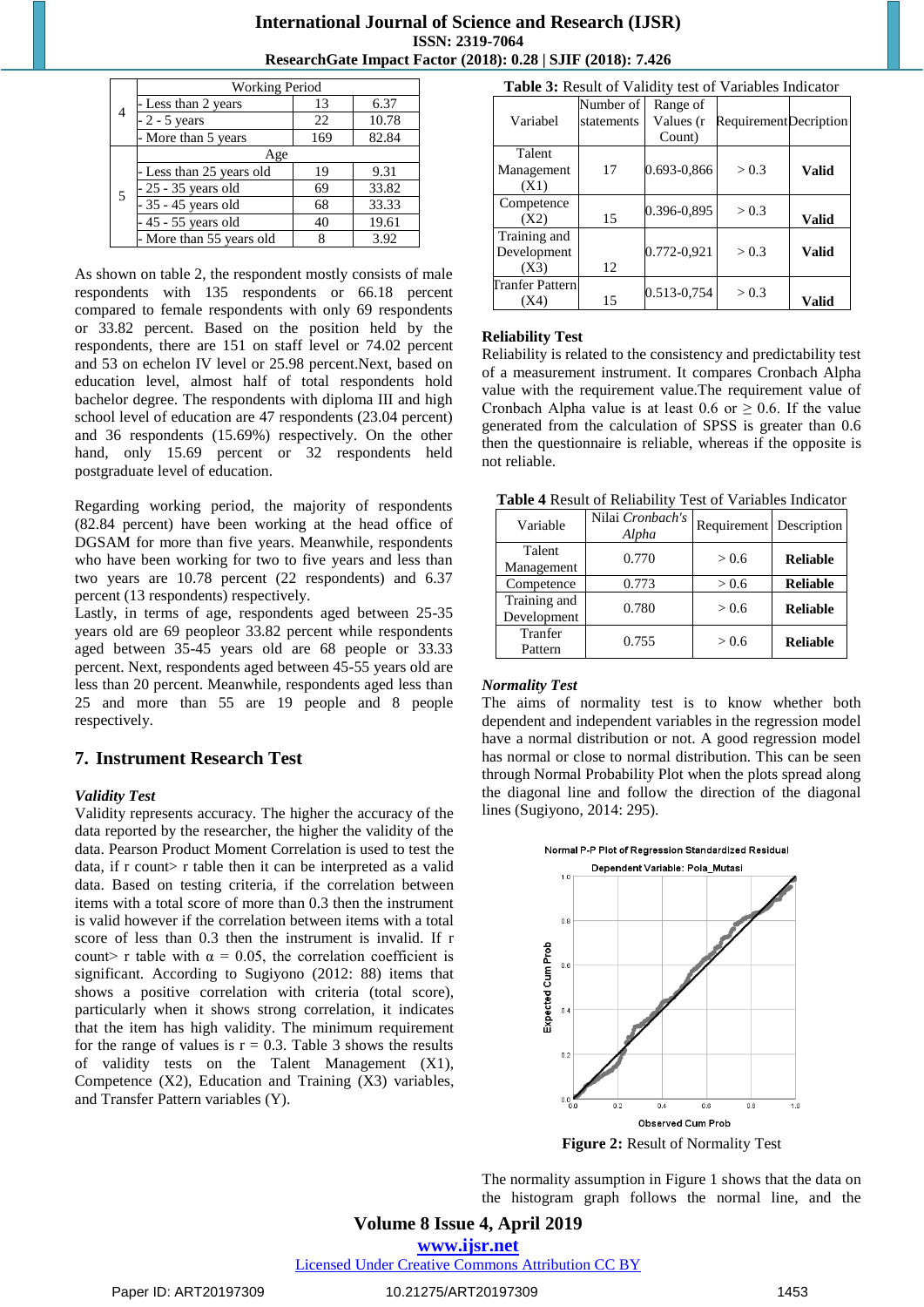distribution of data in the normal P-Plot graph is located along the diagonal line. It means that the data being tested has normal distribution. Furthermore, the basis for decision making on normality test above is as follows: If the significance number of the Kolmogorov-Smirnov Test is Sig 5 0.05 then the data is normally distributed. From Data Normality Test results, the significant value obtained is 0.078 and greater than  $\alpha = 0.05$ . Therefore, the tested data has a normal distribution.

#### *Multicollinearity Test*

The assumption of multicollinearity test is used to measure the level of association, closeness of relations or linear relationships between independent variables.

|  | Table 5: Result of Multicollinearity |  |
|--|--------------------------------------|--|
|  |                                      |  |

| Coefficients <sup>a</sup>               |                                |       |  |  |  |
|-----------------------------------------|--------------------------------|-------|--|--|--|
| Model                                   | <b>Collinearity Statistics</b> |       |  |  |  |
|                                         | Tolerance                      | VIF   |  |  |  |
| (Constant)                              |                                |       |  |  |  |
| <b>Talent Management</b>                | 0.230                          | 4.350 |  |  |  |
| Competence                              | 0.196                          | 5.115 |  |  |  |
| Training and Development                | 0.179                          | 5.579 |  |  |  |
| a. Dependent Variable: Transfer Pattern |                                |       |  |  |  |

It can be seen on table 5 that the VIF value of each variable is less than 10. It shows that multicollinearity is **not present in the data tested.**

#### *Heteroskedasticity Test*

Multiple linear regression need to be tested whether or not the residual observation is similar to the other observations. If the residual has the same variant, then homoscedasticity is present whereas if the variant is not the same then heteroscedasticity is not present. A good regression equation is if heteroscedasticity is not present. By using the Scatter Plot, the following results are obtained:



**Gambar 2:** Hasil Uji Heteroskedastisitas

As shown on Figure 2, it can be seen that there are no clear patterns where the plots are spread randomly above and below the number 0 on the Y axis, so it does not form a specific pattern. Therefore, the data tested is free from the assumption of heteroscedasticity.

### *Analysis of Multiple Linear Regression*

Multiple linear regression is used because there are more than one independent variable. The independent variables are Talent Management (X1), Competence (X2), and Training and Development (X3). They are used to determine its effect on the dependent variable, the Tranfer Pattern (Y) at the DGSAM. The results of multiple linear regression analysis can be seen on table 7:

|  |  |  |  |  | Table 7: Result of Analysisi of Multiple Linear Regression |
|--|--|--|--|--|------------------------------------------------------------|
|--|--|--|--|--|------------------------------------------------------------|

| Coefficients <sup>a</sup>          |                         |                                             |               |              |              |       |
|------------------------------------|-------------------------|---------------------------------------------|---------------|--------------|--------------|-------|
|                                    |                         | Unstandardized Standardized<br>Coefficients |               | Coefficients |              |       |
|                                    | Model                   | B                                           | Std.<br>Error | Beta         | t            | Sig.  |
|                                    | (Constant)              | 1.573                                       | 0.073         |              | 21.604 0.000 |       |
|                                    | Talent<br>Management    | 0.327                                       | 0.036         | 0.485        | 8.972 0.000  |       |
|                                    | Competence              | 0.214                                       | 0.039         | 0.323        | 5.516        | 0.000 |
|                                    | Training<br>Development | 0.107                                       | 0.039         | 0.166        | 2.719        | 0.007 |
| a. Dependent Variable: Pola_Mutasi |                         |                                             |               |              |              |       |

Based on Table 7 above, the regression equation could be obtained as follows:

#### $Y = 1,573 + 0,327$   $X_1 + 0,214$   $X_2 + 0,107$   $X_3$ ;

It can be interpreted as follows:

- 1) Constants  $a = 1,573$  means that when there are no Talent Management (X1), Competence (X2), and Training and Development (X3), employee's chance to follow Transfer Pattern (Y) is worth 15.73 percent.
- 2) Talent Management Variable (X1)

Holding constant Competence and Training and Development, talent management on an employee has positive effect and increase his or her chance to follow Transfer Pattern by 32.7 percent.

3) Competence Variable (X2) Holding constant Talent management and training and development, employee's competence has positive effect on his or her transfer pattern and it increases employee's chance to follow transfer pattern by 21.4 percent.

4) Training and Development Variable (X3) Holding constant talent management and competence, training and development on employee has posistive effect on transfer pattern where it increase employee's chance to follow transfer pattern by 10.7 percent.

### *Test of Coefficient of Determination (R²)*

The coefficient of determination  $(R<sup>2</sup>)$  measures how far the model's ability to explain the variation of the dependent variable. The coefficient of determination is between 0 and 1. The small R² value means that the ability of independent variables to explain the variation of the dependent variable is very limited. Values close to 1 independent variables provide almost all the information needed to predict variations in the dependent variable.

From the results of the regression analysis, look at the output model summary and are presented as follows:

# **Volume 8 Issue 4, April 2019 www.ijsr.net** Licensed Under Creative Commons Attribution CC BY

Paper ID: ART20197309 10.21275/ART20197309 1454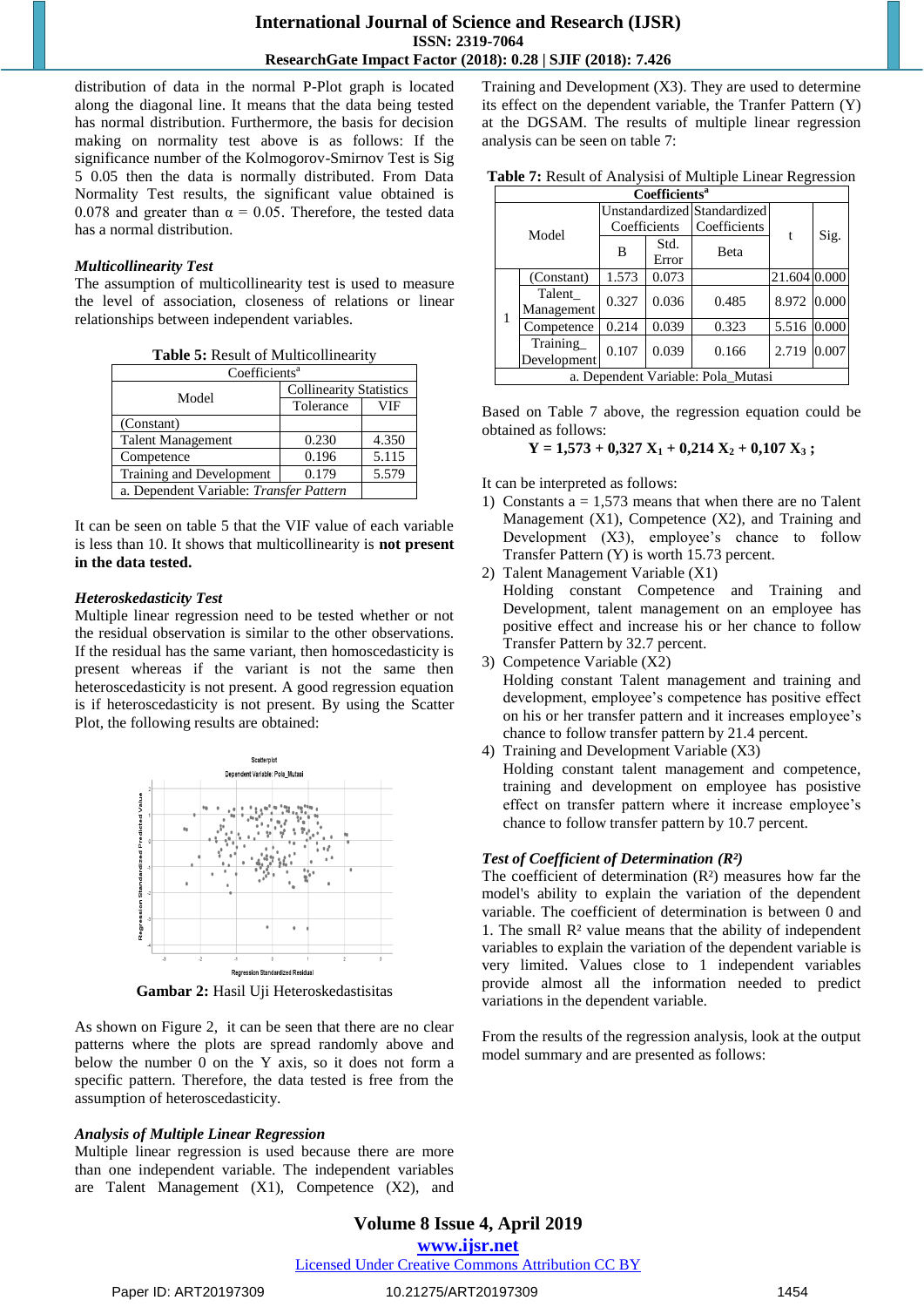| <b>Table 8:</b> Result of Test of Coeeficient of Determination R- |  |
|-------------------------------------------------------------------|--|
| $\mathbf{C}$ associated                                           |  |

| square                                           |                   |          |            |                   |  |  |  |  |
|--------------------------------------------------|-------------------|----------|------------|-------------------|--|--|--|--|
| Model Summary                                    |                   |          |            |                   |  |  |  |  |
| Model                                            | R                 | R Square | Adjusted R | Std. Error of the |  |  |  |  |
|                                                  |                   |          | Square     | Estimate          |  |  |  |  |
|                                                  | .930 <sup>a</sup> | 0.866    | 0.864      | 0.203             |  |  |  |  |
| a. Predictors: (Constant), Training_Development, |                   |          |            |                   |  |  |  |  |
| Talent_Management, Competence                    |                   |          |            |                   |  |  |  |  |
| b. Dependent Variable: Transfer_Pattern          |                   |          |            |                   |  |  |  |  |

As shown on table 8, it is known that the value of Adjusted R Square = 0.864. It shows that 86.4 percent of the Transfer Pattern (Y) is influenced by the Talent Management variable (X1), Competence variable (X2), and Training and Development variable (X3). It means transfer pttern is also influenced by other factors outside of this study by 13.6 percent.

#### *Simultaneous Significance Test (f-test)*

Based on the F test, the calculated F value of 429,329 in the Sig column is the value of probability or significant at 0,000 or 0% significance. The value of F table for significance level  $(\alpha)$  = 5% two tailed with sample 204 obtained df numerator using k-1 or number of variables minus 1 ie df numerator  $4-1 = 3$ , and df denominator uses nk-1 or sample number minus the number independent variable namely df denominator 204-3-1 = 200, then obtained F Table which is 2.65. Assessment is based on the F test: if Fcount > Ftable then Ho is rejected means it is significant, from the calculation of the results of the above analysis is 429,329> 2.65 then Ho is rejected means it is significant. Based on the probability: if probability  $< 0.05$  then Ho is rejected, the results of the analysis obtained a value of  $0,000 < 0.05$ , it means that Ho is rejected and Ha is accepted. Therefore, all the independent variables have a significant effect simultaneously on the transfer pattern variable (Y).

#### **Statistic Test (T-test)**

T-Test results show that the relationship between Talent Management (X1) and Transfer Pattern (Y) is significant with t-count of 8.972 (t-count> t table  $(df = 200) = 1.9719$ ) and Sig.  $= 0,000$ . Therefore, the H1 hypothesis which states that "Talent Management influences the Employee transfer Pattern" is accepted. This is in line with previous research conducted by Gholipour and Siadat (2015), Sobandi et al, (2015) and Waheeda and Zaimb (2015) where the results shows the importance of talent management for career development.

The T test shows that the relationship between Training and Development (X3) and Transfer Pattern (Y) is significant with t-count of 2.719 (t-count> t-table = 1.9719) and the Sig. = 0.007. Therefore, the hypothesis H3 which states that "Training and Development has an effect on Employee Transfer Patterns" is accepted. This is in line with previous research conducted by Nareswari et al (2015), Setiawan et al (2016) and Karnama (2016) which states that training and development has an effect on career development.

Lastly, Talent Management, Competence, Training and development have an effect on transfer pattern simultanously. This is based on the results of simultaneous significance test (f test) (table 4.16) where it shows that the value of F-count of 429,329 (F-count> F-table ( $n = 204$ , and  $k = 3$  = 2.65) and the Sig. = 0.000 indicates that all independent variables have a significant effect on the dependent variable. Therefore, the H4 hypothesis which states that "talent management, competence and training and development simultaneously influence the transfer pattern" is accepted.

#### **Inter-dimensions Correlation Matrix**

The analysis is used to determine the relationship among dimensions of Talent Management, Competence, and training and development on transfer Pattern. The results of inter-dimensional correlation can be seen in table 9.

The greatest correlation value among the dimensions in the Talent Management variable (X1) on the Transfer Pattern variable (Y) is between X1.2 dimension, Identification of Talent Candidates, and Y.2 dimension, Performance Evaluation, which is 0.745, where it falls into the category of strong relationship level.

The greatest correlation value among the dimensions in the Competence variable (X2) on the Transfer Pattern variable (Y) is between X2.1 dimension, Motives, and Y.4 dimension, Employee Aspirations, which is 0.721, where it falls into the category of strong relationship level.

The greatest correlation value among the dimensions in the Training and Education variable (X3) on the Transfer Pattern variable (Y) is between X3.4 dimension, Method, and Y.2 dimension, Performance Evluation, which is 0.721, where it falls into the category of strong relationship level.

|                              |                               | Tranfer Pattern (Y)                |             |                      |                      |                  |  |  |
|------------------------------|-------------------------------|------------------------------------|-------------|----------------------|----------------------|------------------|--|--|
| Variable                     | Dimension                     | Y.1 Working Period Y.2 Performance |             | Y.3 Zone             | Y.4 Employee         | Y.5 Organization |  |  |
|                              |                               | at the last unit                   | evaluation  | Division             | Aspiration           | Needs            |  |  |
| Talent<br>Management<br>(X1) | X1.1 Analysis of Talent Needs | $.640^{**}$                        | $.712$ **   | $.703***$            | $.714***$            | .644             |  |  |
|                              | X1.2 Identification of Talent | $.659$ **                          | $.745***$   | $.728$ <sup>**</sup> | $.717***$            | $.697**$         |  |  |
|                              | Candidate                     |                                    |             |                      |                      |                  |  |  |
|                              | X1.3 Leaders Forum            | $.596^{**}$                        | $.531***$   | $.484***$            | $.552$ **            | $.513^{**}$      |  |  |
|                              | X1.4 Talent Development       | $.660**$                           | $.695***$   | $.676^{**}$          | $.730^{**}$          | $.653***$        |  |  |
|                              | X1.5 Talent Retensi           | $.649**$                           | $.710^{**}$ | $.711***$            | $.699***$            | $.679$ **        |  |  |
| Competence<br>(X2)           | X2.1 Motives                  | $.541$ **                          | $.687**$    | $.667**$             | $.721$ **            | $.673**$         |  |  |
|                              | X2.2 Characteristics          | $.522***$                          | $.720**$    | $.639^{**}$          | $.609**$             | $.717***$        |  |  |
|                              | X2.3 Self Concept             | $.544$ **                          | $.665$ **   | $.657***$            | $.714***$            | $.677*$          |  |  |
|                              | X2.4 Knowledge                | $.538^{**}$                        | .663        | $.673^{**}$          | $.646^{**}$          | $.678$ **        |  |  |
|                              | X2.5 Skills                   | $.597**$                           | .690°       | $.713$ **            | $.711$ <sup>**</sup> | $.687*$          |  |  |

**Table 9:** Result of Correlation Between DimensionsCorrelations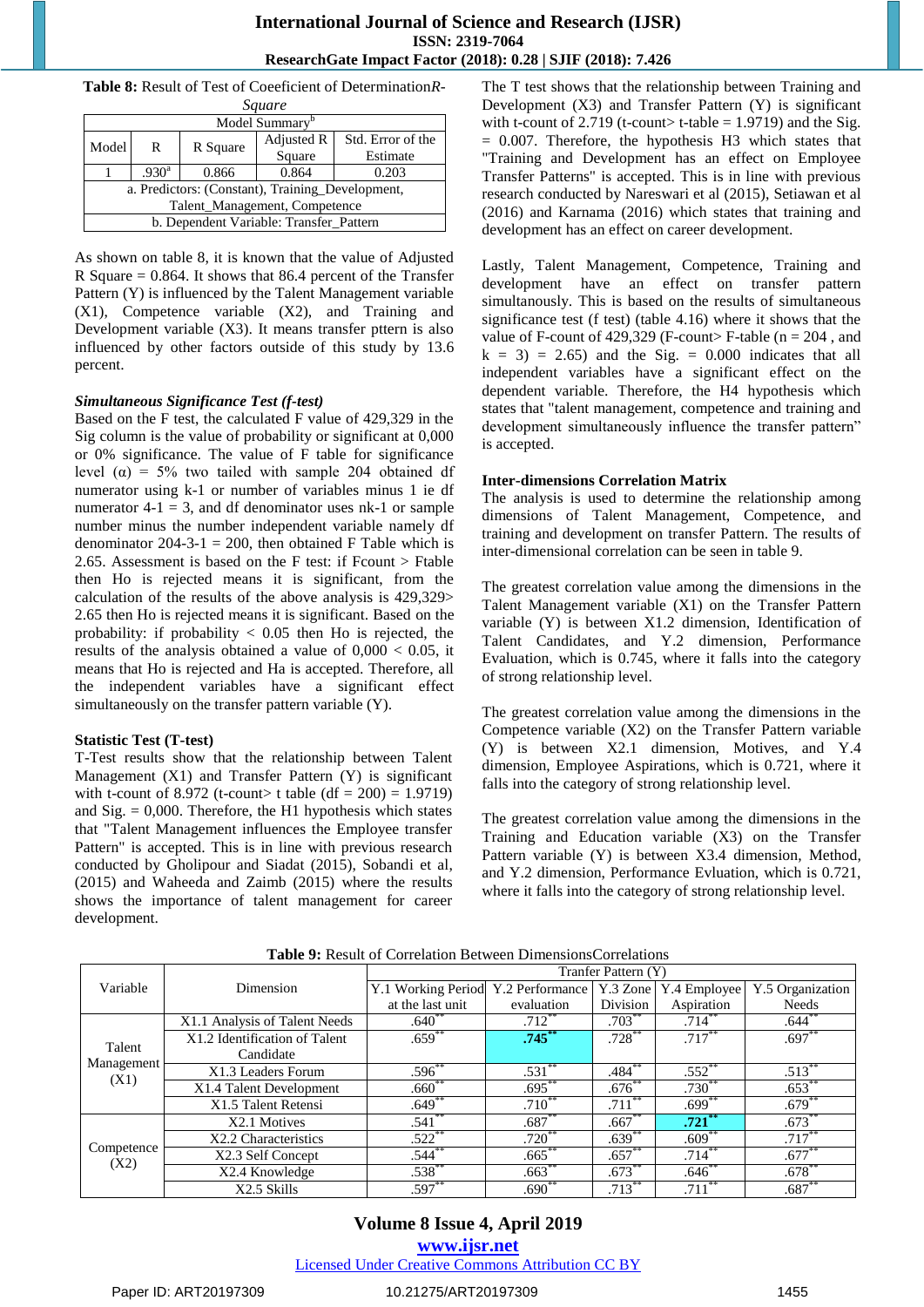|              | X3.1 Instructure  | .604        | .663                | .647      | .619        | .594      |
|--------------|-------------------|-------------|---------------------|-----------|-------------|-----------|
| Training and | X3.2 Participants | $.519***$   | .593                | $.619***$ | $.638^{**}$ | $.608**$  |
| Development  | X3.3 Materials    | $.582^{**}$ | .657                | $712**$   | .666        | .656      |
| (X3)         | X3.4 Method       | $.627***$   | $\overline{.721}^*$ | $.677***$ | $.708***$   | $.685$ ** |
|              | X3.5 Targets      | $.593***$   | $.698^{**}$         | $.682***$ | $.661***$   | .681      |
|              |                   | 204         | 204                 | 204       | 204         | 204       |

\*\*. Correlation is significant at the 0.01 level (2-tailed).

Source: Analysis result with*SPSS 25.0*

### **8. Conclusion and Suggestion**

#### **8.1 Conclusion**

Based on the results of the analysis and discussion described in the previous chapter, the following conclusions can be drawn:

- 1) Talent Management, Competence, Education and training simultaneously have a positive and significant effect on the pattern of mutations at the DJKN.
- 2) The right identification of talent candidate has a strong correlation in improving the performance of the talents.
- 3) Employee motives and employee aspirations accommodated in the SIPRITA application have a strong correlation in determining the transfer pattern of the employee.
- 4) Teaching methods in education and training are closely correlatedin improving performance appraisal.

#### **8.2 Suggestion**

Based on the results of the research and discussion as well as the conclusions described above, the researchers put forward some suggestions that could be used as input for the DGSAM so that the mutation pattern was expected to be better.

The following are suggestions from researchers for the development of mutation patterns.

- a) Accelerate the implementation of talent management at the DGSAM, because talent management can be a means for the employees to obtain desired tranfer patterns.
- b) Establish a counseling system from superiors to subordinates who has been transferredto a new unit to avoid demotivation in work, especially for employees who are transferred to a unit not according to preferences.
- c) Education and training must have clear goals and it should be adjusted to the needs of talent. As well as developing methods that are able to support the effectiveness of learning so as to improve the performance appraisal of the talent.

# **9. For Future Research**

Expectations from the authors for the next research is to dig deeper into the variables that affect transfer patterns such as employee evaluation, employee level of education, disciplinary action, working period, and administrative requirements. With this research, policies related to transfer patterns in DGSAM are expected to improve and it could better in adjustment between employees' preference and organization needs.

# **References**

- [1] Akudugu Akobo, Vitus Songotua, Abudu Abdul-Ganiyu (2016). Determinants of Job Rotation Among Administrative Staff of Tamale Polytechnic, Ghana. *International Journal of Management Excellence*. Volume 6 No.3 April 2016.
- [2] Arikunto, Suharsimi. (2012). Prosedur Penelitian Suatu Pendekatan Praktek.Rineka Cipta Jakarta.
- [3] Armstrong, M. (2009). *Armstrong's Handbook of Human Resource Management Practice (11th ed.*). London/Philadelphi.
- [4] Azulay, Halelley.T (2013). *Learning Beyond the Comfort Zone*. [Talent Grow LLC](http://www.talentgrow.com/)
- [5] Baban Sobandi, Putri Wulandari, Pratiwi, Candra Nugroho, Susy Ella, Agus Wahyuadianto, Harida Indraswari (2015). Kajian Model Talent Management Bagi Pengembangan Karier Pegawai Negeri Sipil. *Bidang Kanigara PKP2A I LAN Bandung.*6 Januari 2016.
- [6] Darmin Ahmad Pella, Afifah Inayati. (2011). *Talent Management: Mengembangkan SDM untuk Mencapai Pertumbuhan dan Kinerja Prima*. Gramedia Pustaka Utama. Jakarta.
- [7] Daryanto dan Abdullah. (2013). *PengantarIlmuManajemen danKomunikasi.*Prestasi Pustaka Raya. Jakarta.
- [8] Dewi Hanggraeni. (2012). *Manajemen sumber daya manusia*. FEUI. Jakarta.
- [9] Distyawaty. (2017). Pengaruh kompetensi dan pengembangan karir terhadap kinerja aparatur pengawas inspektorat daerah provinsi sulawesi tengah. *Jurnal Katalogis*. Volume 5 Nomor 4, April 2017
- [10]Dr. Muhammad Shahid Tufail, Dr. Mohsin Bashir, Naveed Shoukat (2016). Impact of Job Design on Employee's Organizational Citizenship Behavior and Counterproductive Work Behavior in the Banking Sector of Faisalabad. *City University Research Journal Special Issue: AIC, Malaysia* PP 225-235.
- [11]Drs. Maman Mulya Karnama, MM (2016). Analisis pengaruh pendidikan dan pelatihan (Diklat) terhadap pengembangan karir sekolah staf dan pimpinan POLRI di lembang Bandung. *Jurnal Manajemen & Bisnis Kreatif*. ISSN 2528-0597 Vol 1, No 2, 2016
- [12] Ed Michaels, [Helen Handfield-Jones,](https://id.wikipedia.org/w/index.php?title=Helen_Handfield-Jones&action=edit&redlink=1) dan [Beth Axelrod.](https://id.wikipedia.org/w/index.php?title=Beth_Axelrod&action=edit&redlink=1) (2001). *The War for Talent*. Harvard Business Review Press. USA.
- [13]Edy Sutrisno. (2010). *Manajemen Sumber Daya Manusia*. Cetakan Ketiga. Kencana Prenada Media Group. Jakarta.
- [14]Eka Ardha Nareswari , Dewi Prihatini , Sri Wahyu Lelly Hana Setyanti (2015). Determinant of Career Development through Intervening of Performance and Promotion on Employees: Evidence from Indonesia. *International Journal of Business and*

# **Volume 8 Issue 4, April 2019**

**www.ijsr.net**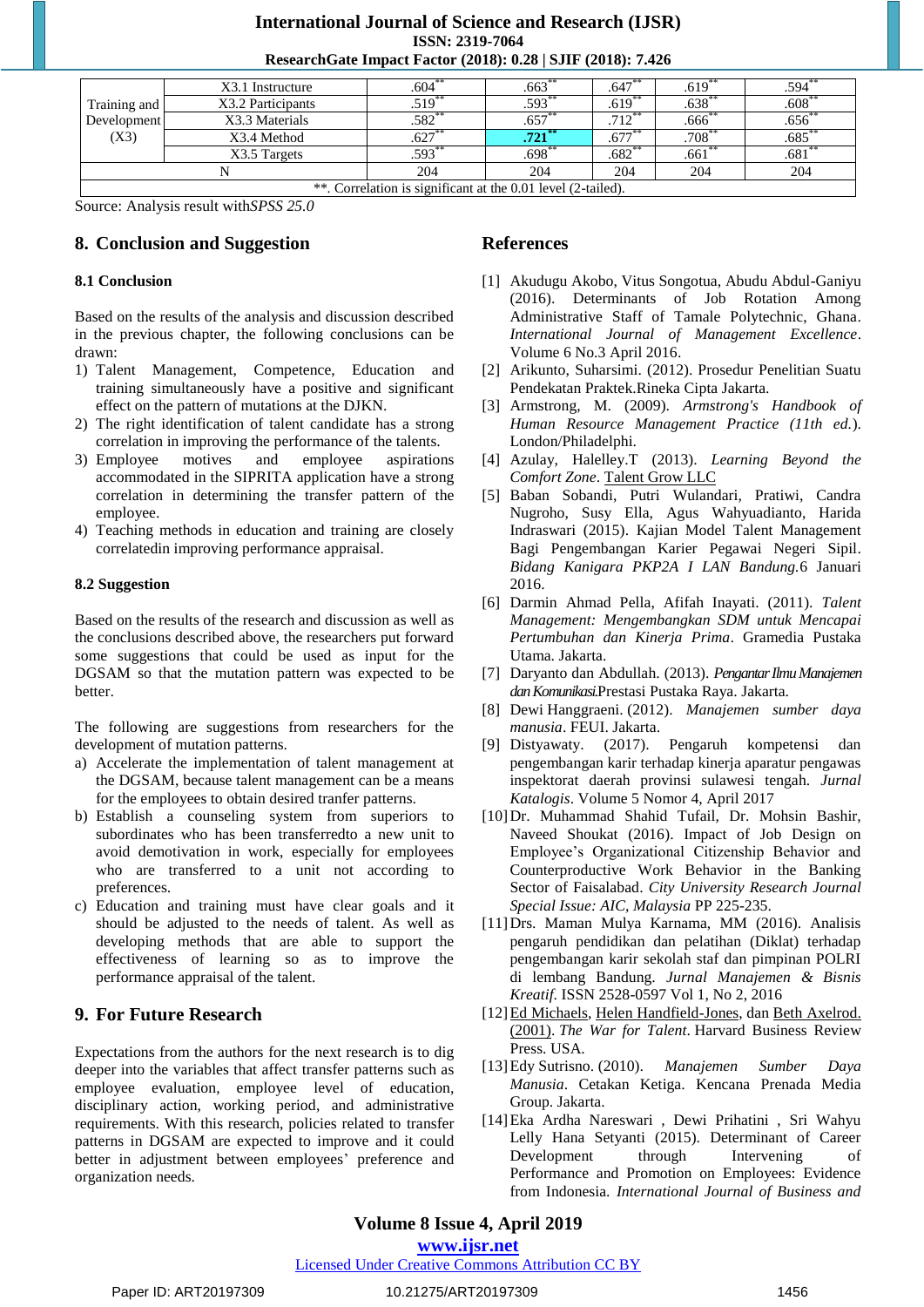*Management* Invention ISSN (Online): 2319 – 8028, ISSN (Print): 2319 – 801X.

- [15]Eglal Hafez, Reem AbouelNeel, Eahab Elsaid (2017). An Exploratory Study on How Talent Management Affects Employee Retention and Job Satisfaction for Personnel Administration in Ain Shams University of Egypt.*Journal of Management and Strategy,* Vol 8 No. 4 (2017)
- [16]Gasperz, Vincent. (2013) *All-In-One Integrated Total Quality Talent Management*. PT. Percetakan DKU. Jakarta.
- [17]Ghozali, Imam. 2011. "*Aplikasi Analisis Multivariate Dengan Program SPSS". Semarang*.: Badan Penerbit Universitas Diponegoro.
- [18]Gowsalya R S, Jijo Francis J (2017). A Study on Employee Job Rotation.*International Journal for Research Trends and Innovation An International Open Access Journal*. Issue: November 2018. Volume 3 | Issue 11.
- [19]Hasibuan, M.S.P. (2011). *Manajemen Sumber Daya Manusia*.Bumi Aksara.Jakarta.
- [20]Husein, Umar. 2011. *Metode Penelitian Untuk Skripsi dan Tesis Bisnis Edisi 11.* Jakarta: PT Raja Grafindo Persada
- [21]Itaru Nishimura (2018). Current Status of Talent Management in Japan Based on Insights into Procurement and Development of Next-Generation Executive Human Resources at Japanese Manufacturers. *Current Status Of Talent Management in japan, japan laborIssues*. Vol.2 No. 5.
- [22]Kadarisman. (2012). *Manajemen Pengembangan Sumber Daya Manusia*. Rajawali Pers. Jakarta.
- [23]Khaerudin, Abdul Rivai, Muhadi Riyanto (2018). The Effect of Placement andCompetency on Performance Trough Employee Commitment in Financial Center Office Ministry of Defense Indonesia. *IOSR Journal of Business and Management (IOSR-JBM) e-ISSN: 2278- 487X, p-ISSN: 2319-7668*. Volume 20, Issue 2. Ver. VIII (February. 2018), PP 54-61.
- [24]Lenny Ch Nawangsari, Ahmad Hidayat Sutawidjaya. (2019). Talent Management in Mediating Competencies and Motivation to Improve Employee's Engagement. *International Journal of Economics and Business Administration* Volume VII, Issue 1, 2019.
- [25]La Ode Abdul Natsir, Samdin, Nurwati, La Ode Bahana Adam. (2013). Role of Employee Career as Mediation Relationship between Competency and Performance Employee. *International Journal of Science and Research (IJSR).* Volume 4 Issue 10, October 2015.
- [26] Lowan, Vongani; Chisoro, Clever. (2016). The Impact Of Succession Planning For Business Survival: A Case Of Kwalita Business Consultants, Johannesburg (South Africa). *Journal: Kuwait Chapter of Arabian Journal of Business and Management Review 2016* .Vol.5 Issue 12, pp.63-90.
- [27]Madhani, Pankaj M., Kochi (2016). Competitiveness and Sustaining Performance: Integrating Sales and Marketing. *SCMS Journal of Indian Management.*  Volume XIII Number 1 January - March 2016
- [28]Maggi Evans .(2017). Workplace career conversations: aligning organizational talent management and individual career development.*Loughborough University.* Oktober 2017.
- [29]Mangkunegara, A.P. (2011). *Manajemen Sumber Daya Manusia Perusahaan.* PT. Remaja Rosdakarya. Bandung.
- [30]Manopo, Christine. (2011). *Competency Based Talent and Perfomance Management System*. Salemba Empat .Jakarta.
- [31]Md Lazim Mohd Zin, Faridahwati Mohd. Shamsudin , Chandrakantan Subramaniam (2013). Investigating The Influence Of Job Rotation On Career Development Among Production Workers In Japanese Companies. *International Journal of Business and Society*. 14(1) · January 2013.
- [32]Moeheriono. (2009). *Pengukuran Kinerja Berbasis Kompetensi: Competency. Based Human ResourceManagement*. Ghalia Indonesia. Jakarta.
- [33]Moekijat. (2010)*. Manajemen Sumber Daya Manusia.*  Mandar Maju. Bandung.
- [34]Nawangsari, Lenny Ch, Elmi, Farida (2017). Framework Sustainability Strategy Sumber Daya Manusia. *Prosiding SENIATI*. Vol 3 No 2 (2017.
- [35]Nicoleta Valentina Florea, Doina Constanta Mihai (2017). Predicting Employees Evaluation Performance Using Simulation And Mathematical Modeling. *Journal of Science and Arts.* 2017. Volume 1. Issue : 38, Pages 81-94.
- [36]Notoatmodjo, Soekidjo. (2009). *Pengembangan Sumber Daya Manusia.* Rineka Cipta.Jakarta.
- [37]Peraturan Direktur Jenderal Kekayaan Negara Nomor 8/KN/2014 Tentang Pola Mutasi Jabatan Karier di Lingkungan Direktorat Jenderal Kekayaan Negara.
- [38]Peraturan Direktur Jenderal Kekayaan Negara Nomor 10/KN/2014 Tentang Perubahan Peraturan Direktur Jenderal Kekayaan Negara Nomor 8/KN/2012 Tentang Pola Mutasi Jabatan Karier di Lingkungan Direktorat Jenderal Kekayaan Negara.
- [39]Peraturan Direktur Jenderal Kekayaan Negara Nomor 9/KN/2014 Tentang Pola Mutasi Pelaksana di Lingkungan Direktorat Jenderal Kekayaan Negara.
- [40]Peraturan Direktur Jenderal Kekayaan Negara Nomor 2/KN/2018 Tentang Perubahan Atas Peraturan Direktur Jenderal Kekayaan Negara Nomor 4/KN/2017 Tentang Manajemen Talenta Direktorat Jenderal Kekayaan Negara.
- [41]Peraturan Menteri Keuangan Nomor 39/PMK.01/2009 tentang Pola Mutasi Jabatan Karier Di Lingkungan Departemen Keuangan.
- [42]Peraturan Menteri Keuangan Republik Indonesia Nomor 37/PMK.012/2014 Tentang Pedoman Identifikasi Kebutuhan Pendidikan dan Pelatihan Non Gelar Di Lingkungan Kementerian Keuangan.
- [43]Peraturan Menteri Keuangan Nomor 60/PMK.0l/2016 tentang Manajemen Talenta Kementerian Keuangan.
- [44]Peraturan Menteri Keuangan Republik Indonesia Nomor 161/PMK.01/2017 Tentang Perubahan Atas Peraturan Menteri Keuangan Nomor 60/PMK.01/2016 Tentang Manajemen Talenta Kementerian Keuangan. Berdasarkan PMK diatas maka DJKN membuat Peraturan Direktur Jenderal Kekayaan Negara Nomor 4/KN/2017 Tentang Manajemen Talenta DJKN
- [45]Peraturan Menteri Keuangan Republik Indonesia Nomor 219/PMK.01/2017 Tentang Penilaian Kompetensi Manajerial Melalui *Assesment Center* Di Lingkungan Kementerian Keuangan

# **Volume 8 Issue 4, April 2019**

#### **www.ijsr.net**